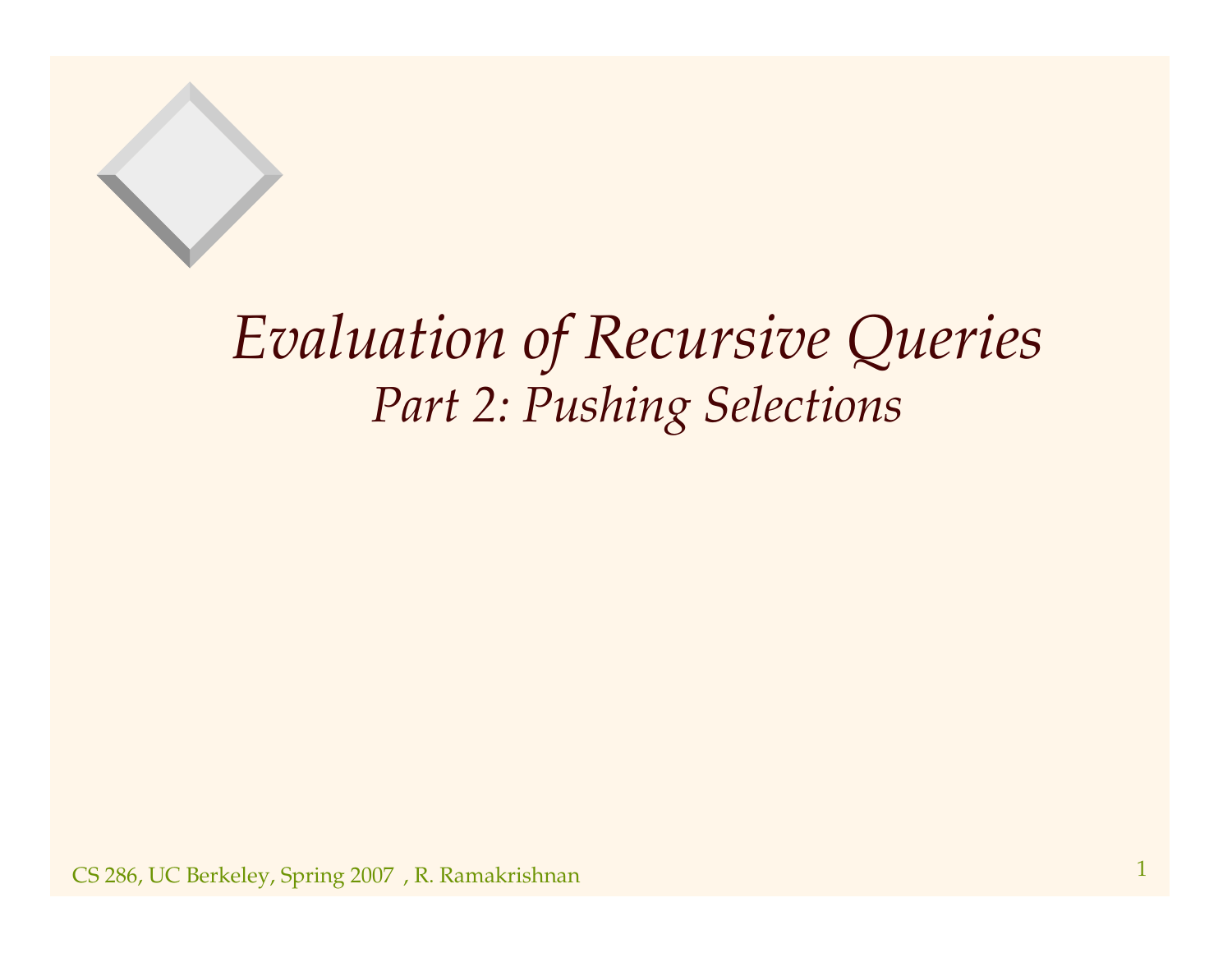#### *Aggregate Operators* **SELECT A.Part, SUM(A.Qty) FROM Assembly <sup>A</sup> GROUP BY A.Part**

**NumParts(Part, SUM(<Qty>)) :- Assembly(Part, Subpt, Qty).**

- The **< … >** notation in the head indicates grouping; the remaining arguments (Part, in this example) are the GROUP BY fields.
- In order to apply such <sup>a</sup> rule, must have all of Assembly relation available.
- Stratification with respec<sup>t</sup> to use of **<sup>&</sup>lt; … <sup>&</sup>gt;** is the usual restriction to deal with this problem; similar to negation.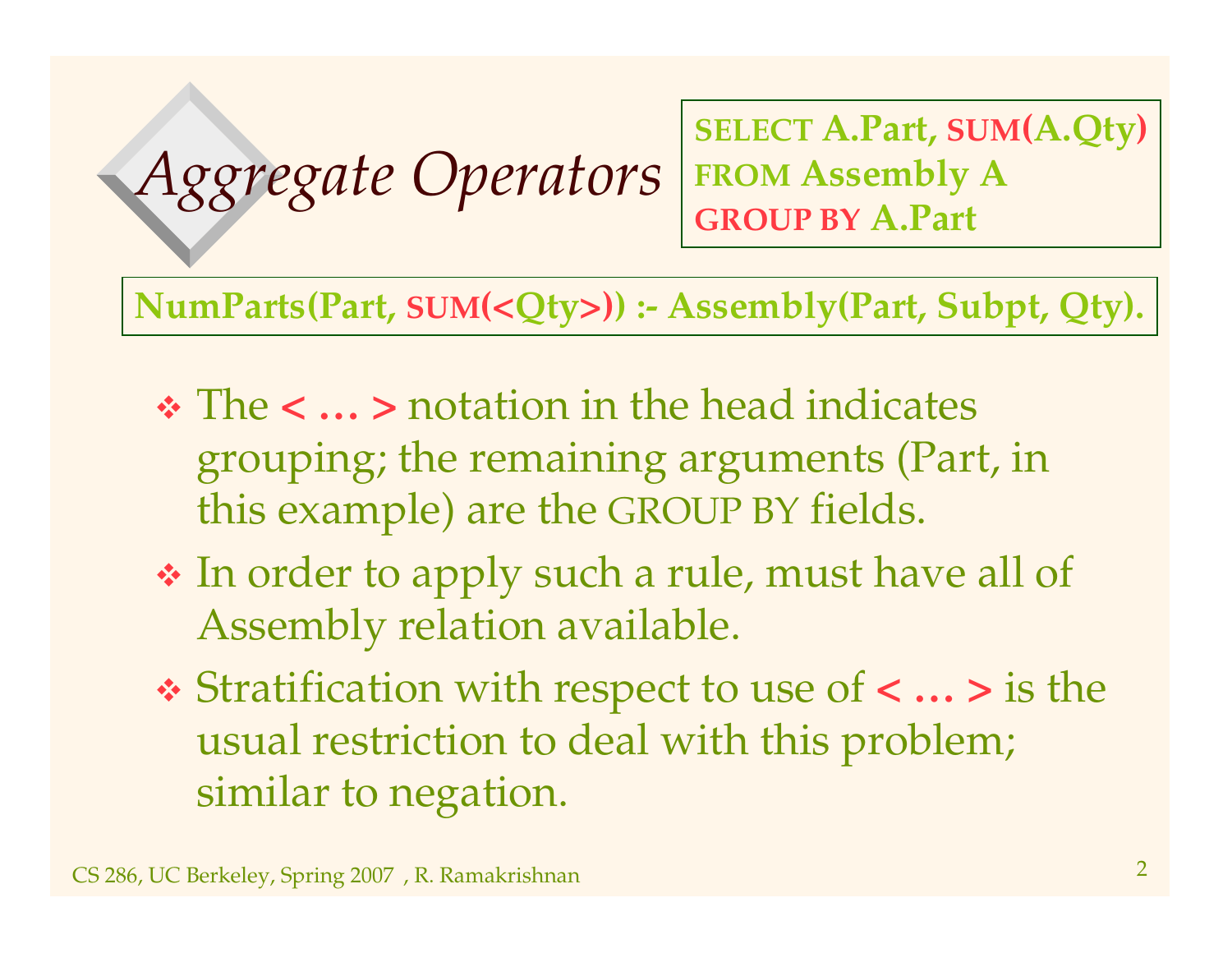### *Datalog vs. SQL Notation*

 Don't let the rule syntax of Datalog fool you: <sup>a</sup> collection of Datalog rules can be rewritten in SQL syntax, if recursion is allowed.

**WITH RECURSIVE Comp(Part, Subpt) AS**

**(SELECT A1.Part, A1.Subpt FROM Assembly A1) UNION(SELECT A2.Part, C1.Subpt FROM Assembly A2, Comp C1 WHERE A2.Subpt=C1.Part)**

**SELECT \* FROM Comp C2**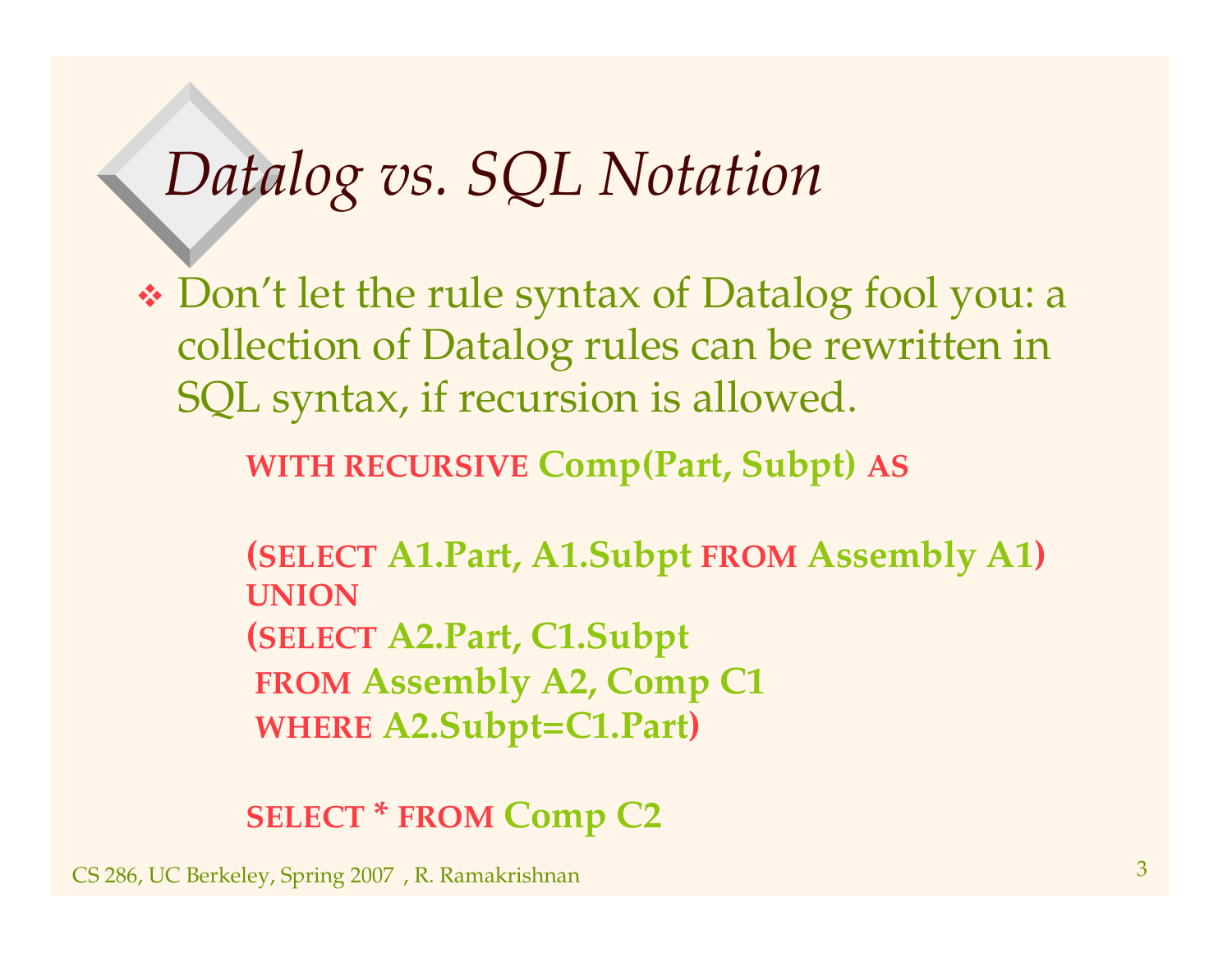## *Evaluation of Datalog Programs*

- \* Repeated inferences: When recursive rules are repeatedly applied in the naïve way, we make the same inferences in several iterations.
- \* Unnecessary inferences: Also, if we just want to find the components of <sup>a</sup> particular part, say wheel, computing the fixpoint of the Comp program and then selecting tuples with wheel in the first column is wasteful, in that we compute many irrelevant facts.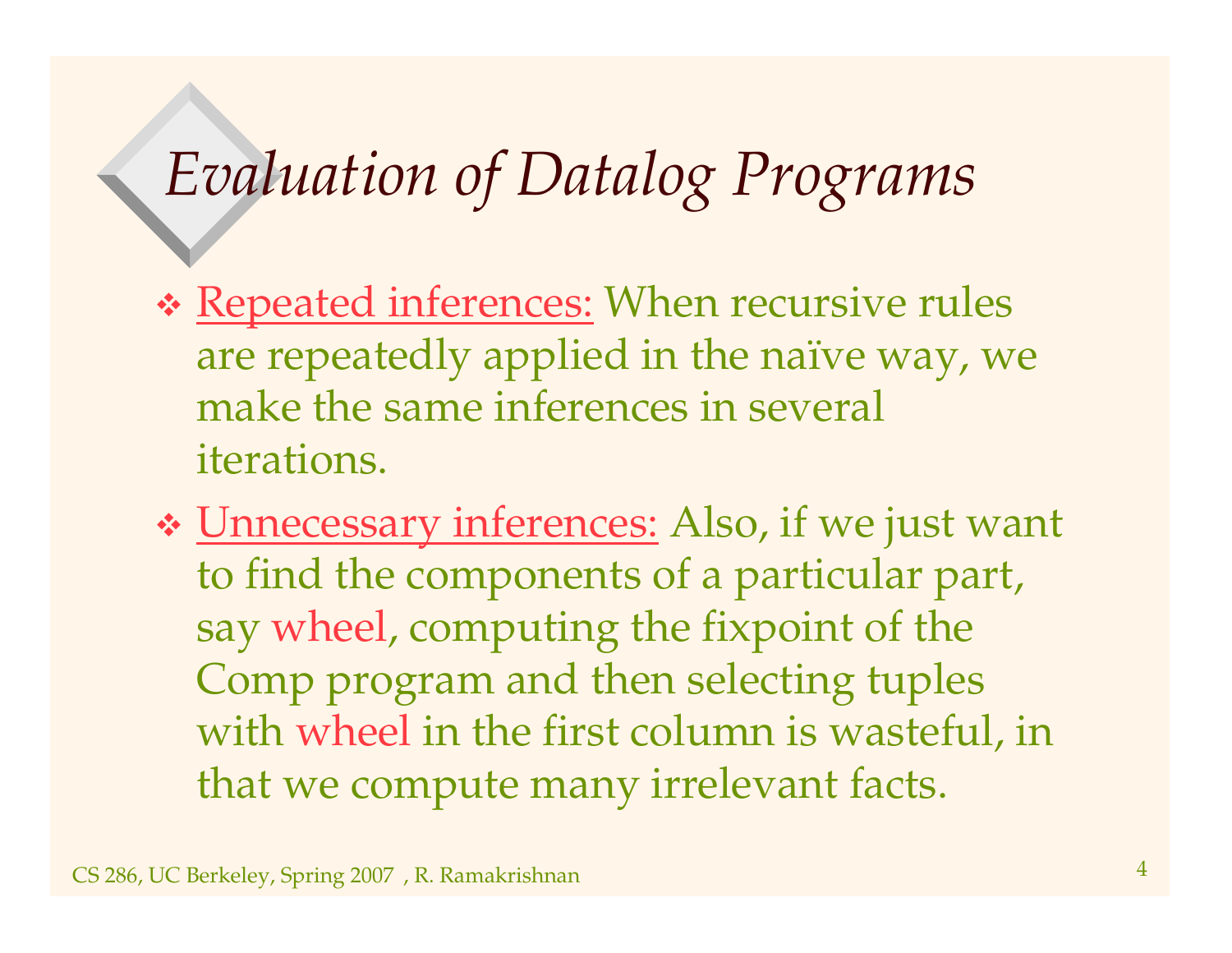## *Avoiding Repeated Inferences*

- \* Seminaive Fixpoint Evaluation: Avoid repeated inferences by ensuring that when <sup>a</sup> rule is applied, at least one of the body facts was generated in the most recent iteration. (Which means this inference could not have been carried out in earlier iterations.)
	- For each recursive table P, use a table delta\_P to store the P tuples generated in the previous iteration.
	- Rewrite the program to use the delta tables, and update the delta tables between iterations.

**Comp(Part, Subpt) :- Assembly(Part, Part2, Qty), delta \_ Comp(Part2, Subpt).**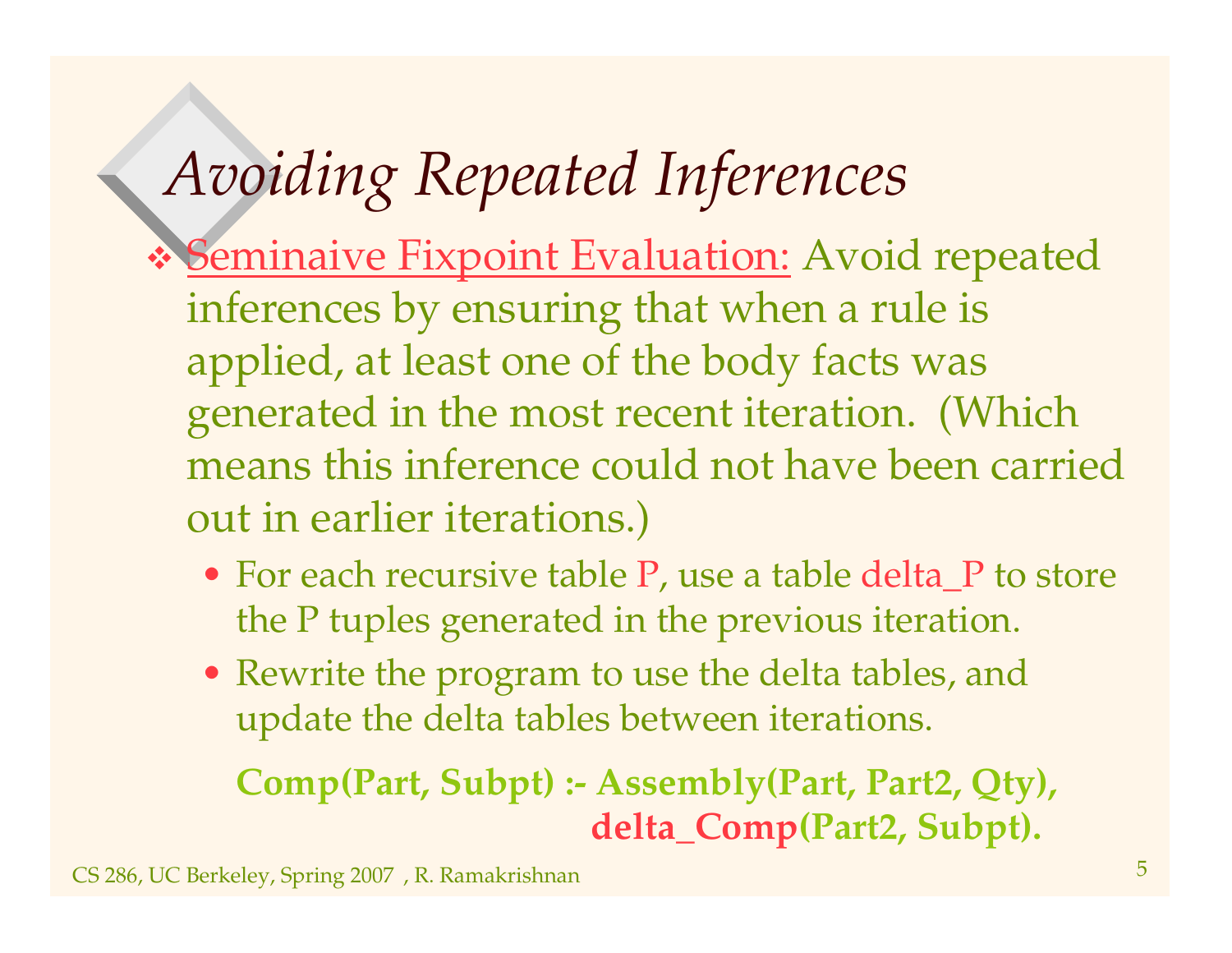## *Avoiding Unnecessary Inferences*

**SameLev(S1,S2) :- Assembly(P1,S1,Q1), Assembly(P1,S2,Q2). SameLev(S1,S2) :- Assembly(P1,S1,Q1), SameLev(P1,P2), Assembly(P2,S2,Q2).**

 There is <sup>a</sup> tuple (S1,S2) in SameLev if there is <sup>a</sup> path up from S1 to some node and down to S2 with the same number of up and down edges.

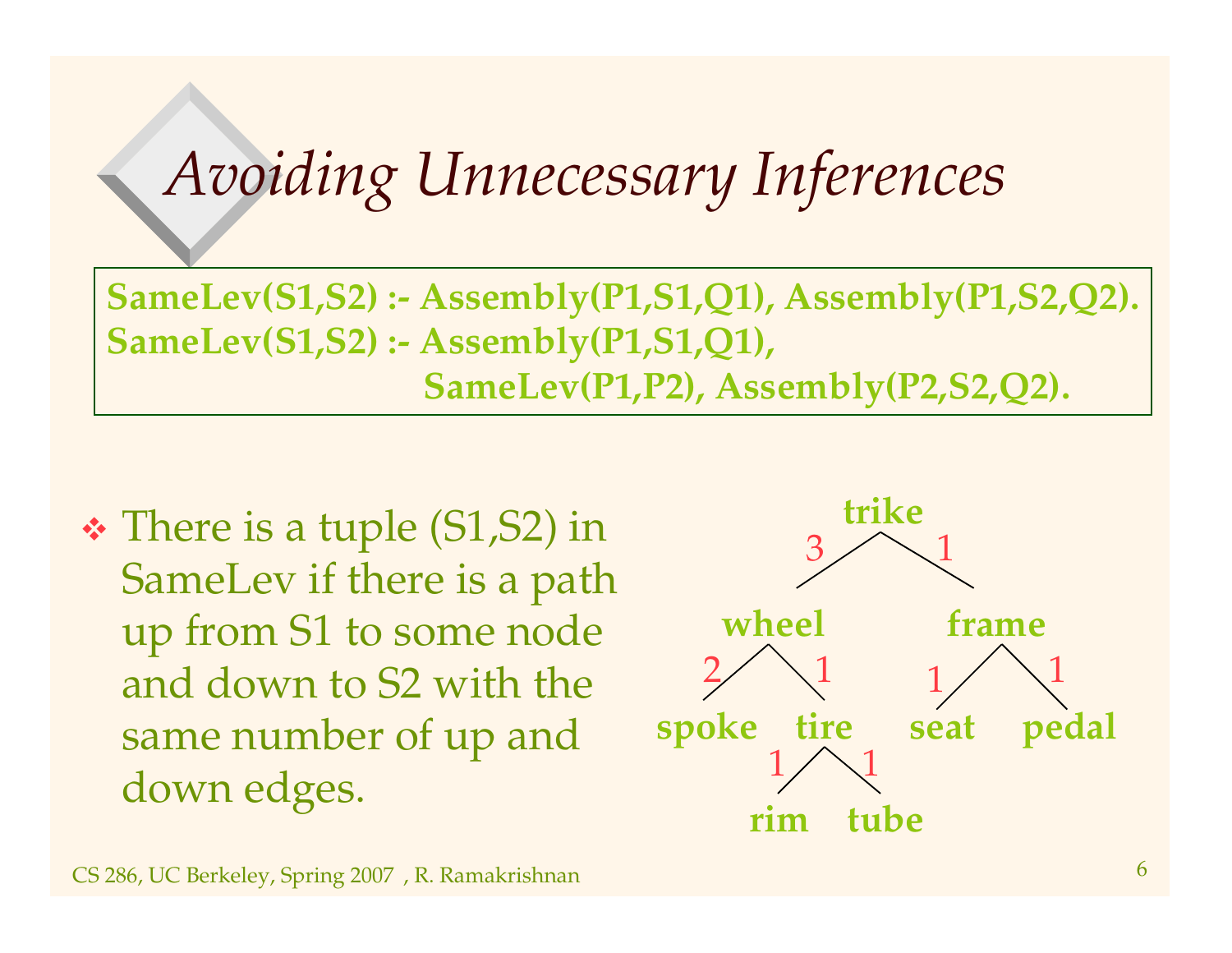## *Avoiding Unnecessary Inferences*

- Suppose that we want to find all SameLev tuples with spoke in the first column. We should "push" this selection into the fixpoint computation to avoid unnecessary inferences.
- But we can't just compute SameLev tuples with spoke in the first column, because some other SameLev tuples are needed to compute all such tuples:

**SameLev(spoke,seat) :- Assembly(wheel,spoke,2), SameLev(wheel,frame), Assembly(frame,seat,1).**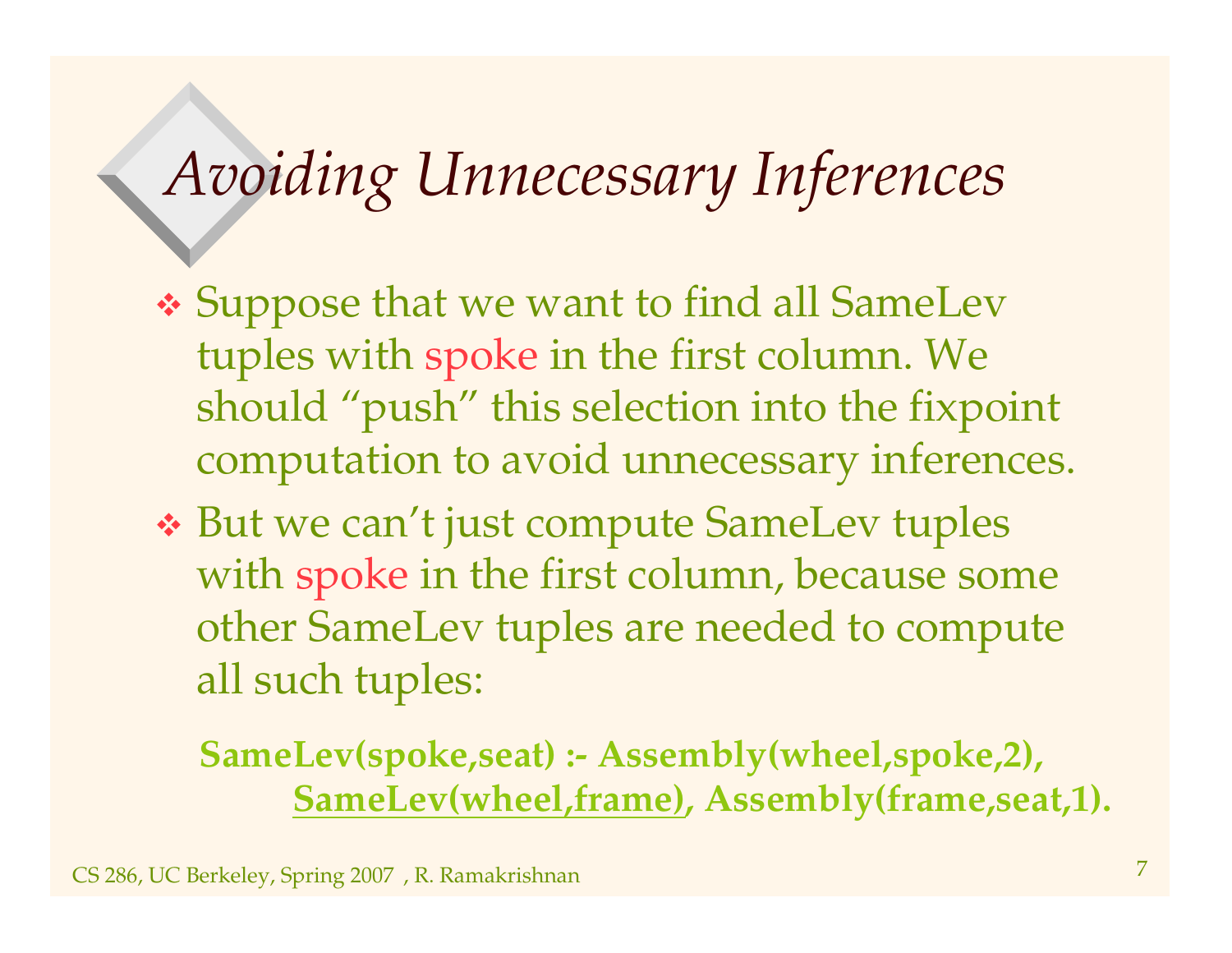## *"Magic Sets" Idea*

 Idea: Define <sup>a</sup> "filter" table that computes all relevant values, and restrict the computation of SameLev to infer only tuples with <sup>a</sup> relevant value in the first column.

**Magic\_SL(P1) :- Magic\_SL(S1), Assembly(P1,S1,Q1). Magic\_SL(spoke).**

**SameLev(S1,S2) :- Magic\_SL(S1), Assembly(P1,S1,Q1), Assembly(P1,S2,Q2). SameLev(S1,S2) :- Magic\_SL(S1), Assembly(P1,S1,Q1), SameLev(P1,P2), Assembly(P2,S2,Q2).**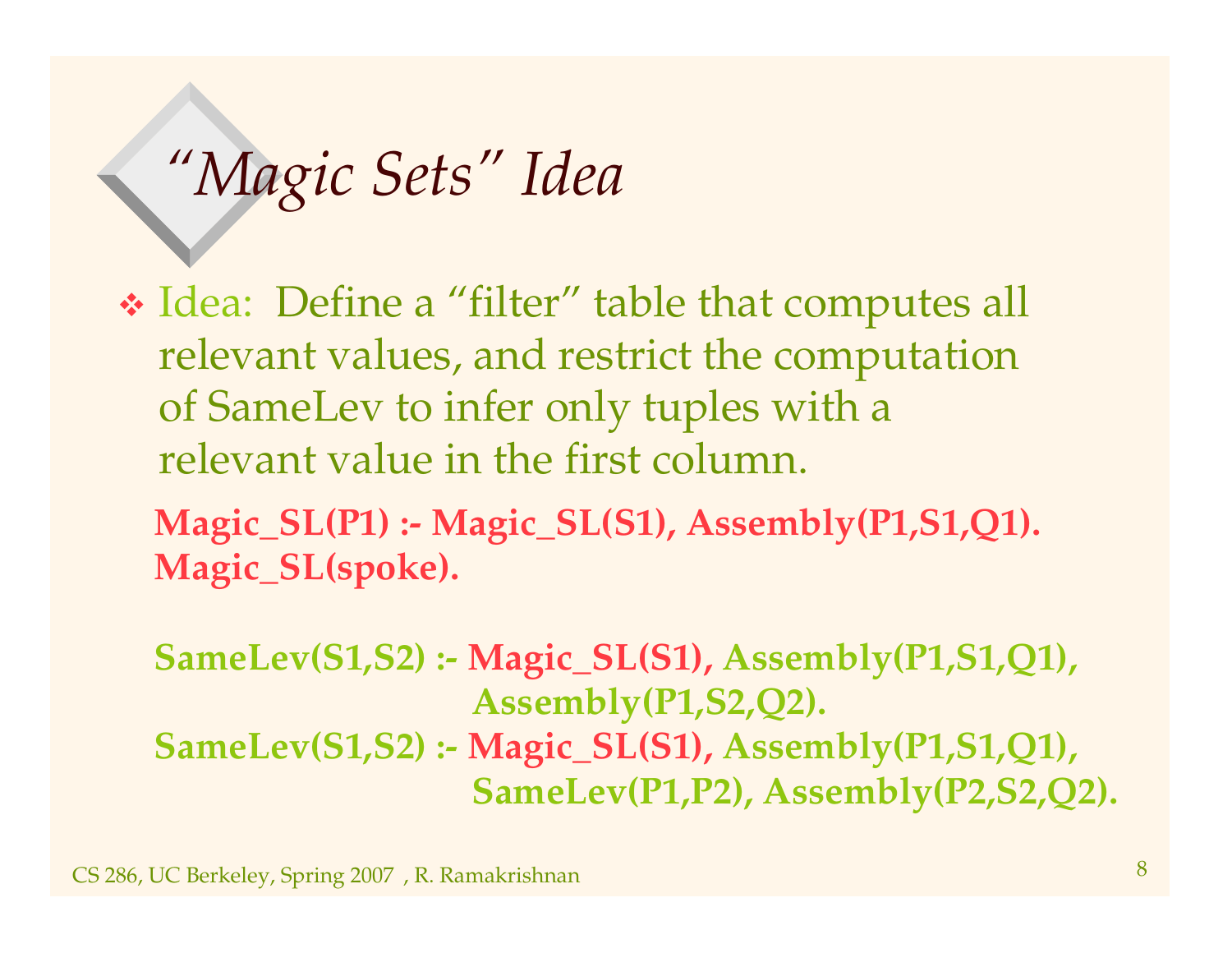# *The Magic Sets Algorithm*

#### Generate an "adorned" program

- Program is rewritten to make the pattern of bound and free arguments in the query explicit; evaluating SameLevel with the first argumen<sup>t</sup> bound to <sup>a</sup> constant is quite different from evaluating it with the second argumen<sup>t</sup> bound
- This step was omitted for simplicity in previous slide
- Add filters of the form "Magic\_P" to each rule in the adorned program that defines <sup>a</sup> predicate <sup>P</sup> to restrict these rules
- Define new rules to define the filter tables of the form Magic\_P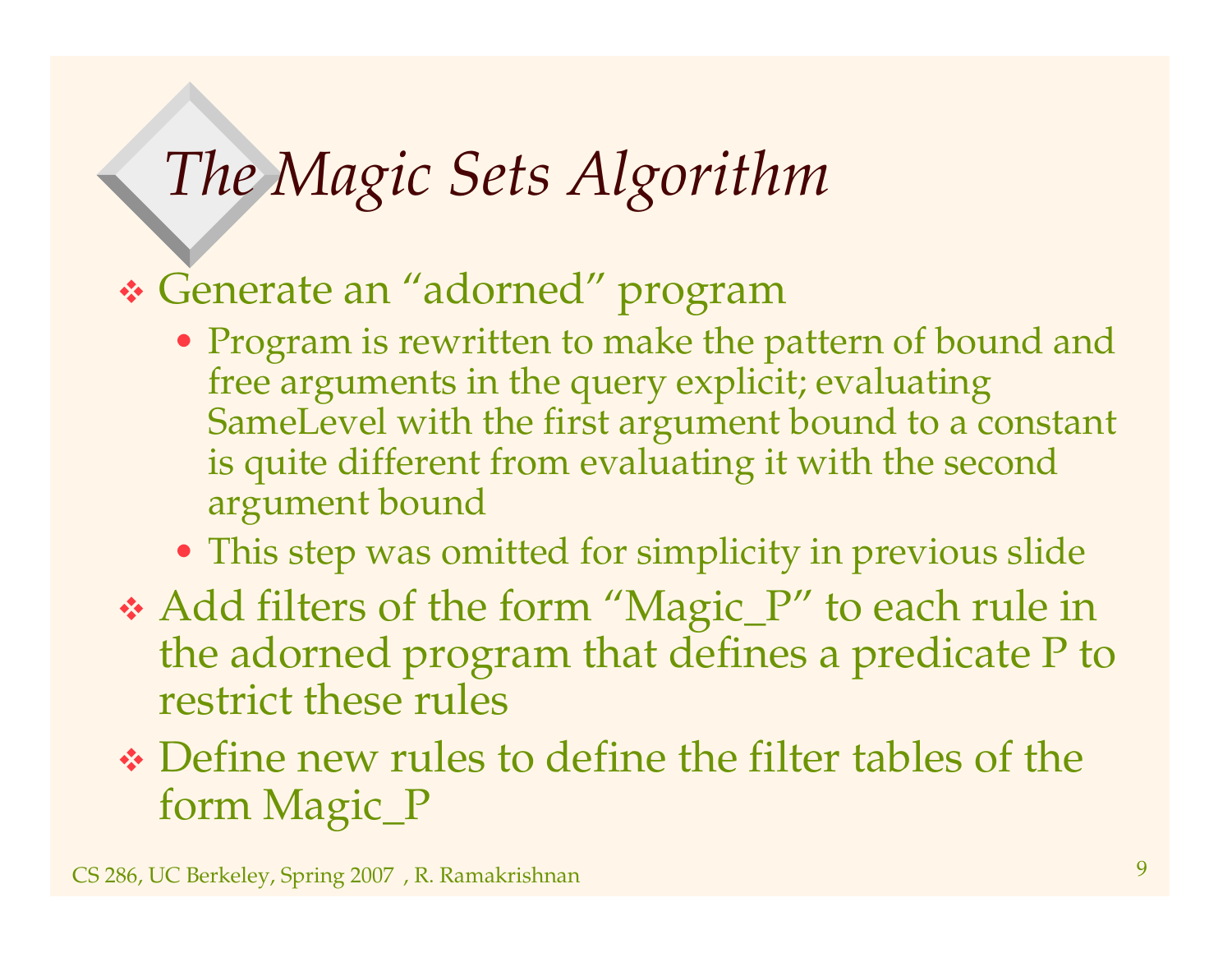## *Generating Adorned Rules*

• The adorned program for the query pattern SameLev<sup>bf</sup>, *assuming <sup>a</sup> left-to-right order of rule evaluation* :

**SameLevbf (S1,S2) :- Assembly(P1,S1,Q1), Assembly(P1,S2,Q2).**

**SameLevbf (S1,S2) :- Assembly(P1,S1,Q1),**

**SameLevbf (P1,P2), Assembly(P2,S2,Q2).**

- An argumen<sup>t</sup> of (a given body occurrence of) SameLev is b if it appears to the left in the body, or in <sup>a</sup> b arg of the head of the rule.
- Assembly is not adorned because it is an explicitly stored table.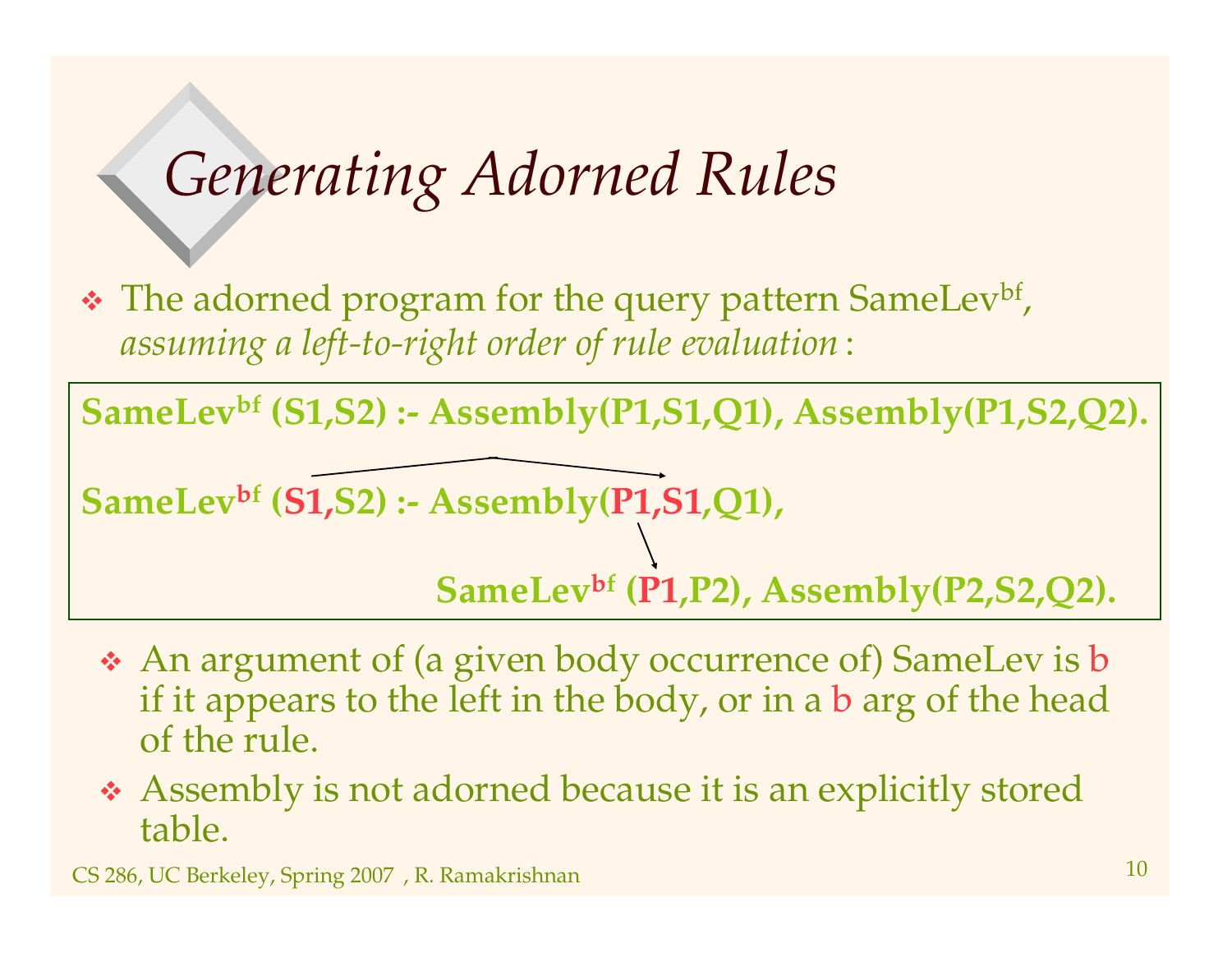## *Defining Magic Tables*

- After modifying each rule in the adorned program by adding filter "Magic" predicates, <sup>a</sup> rule for Magic\_P is generated from each occurrence O of P in the body of such <sup>a</sup> rule:
	- Delete everything to the right of O
	- Add the prefix "Magic" and delete the free columns of O
	- Move O, with these changes, into the head of the rule

#### **SameLevbf (S1,S2) :- Magic\_SLbf(S1), Assembly(P1,S1,Q1), SameLevbf (P1,P2), Assembly(P2,S2,Q2).**

**Magic\_SLbf(P1) :- Magic\_SLbf(S1), Assembly(P1,S1,Q1).**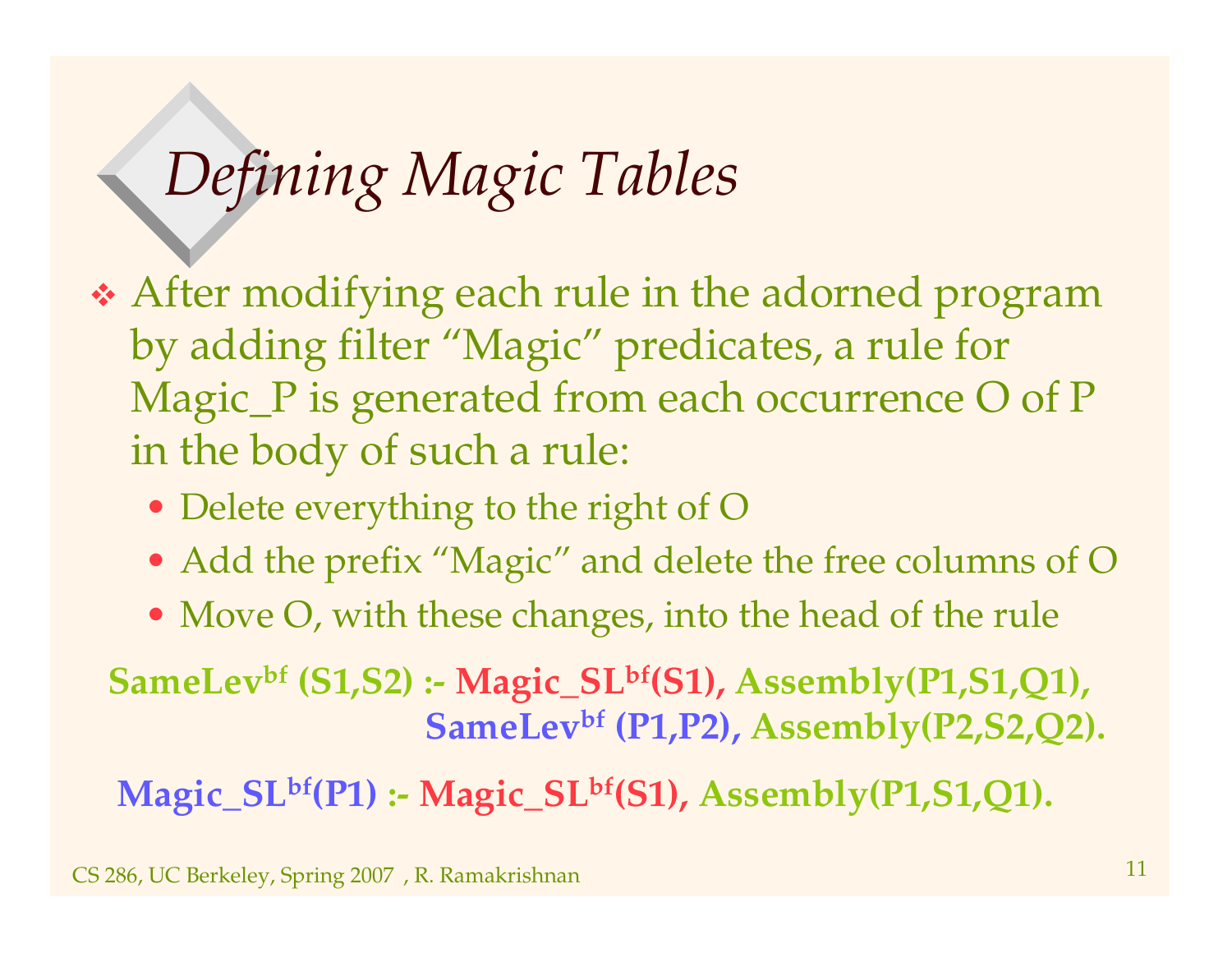### *Nested Queries in SQL (No Recursion)*

| <b>SELECT</b> | E, Sal, Avg, Ecnt    |
|---------------|----------------------|
| <b>FROM</b>   | emp(E, Sal, D, J),   |
|               | dinfo(D, Avg, Earth) |
| <b>WHERE</b>  | $J = "Sr pgrner"$    |

 $dinfo(D, A, C)$   $\underline{AS}$ SELECT D, AVG(Sal), count(\*) FROM emp GROUPBY D

"Find senior programmers and their salary, and also average salary and headcount in their depts."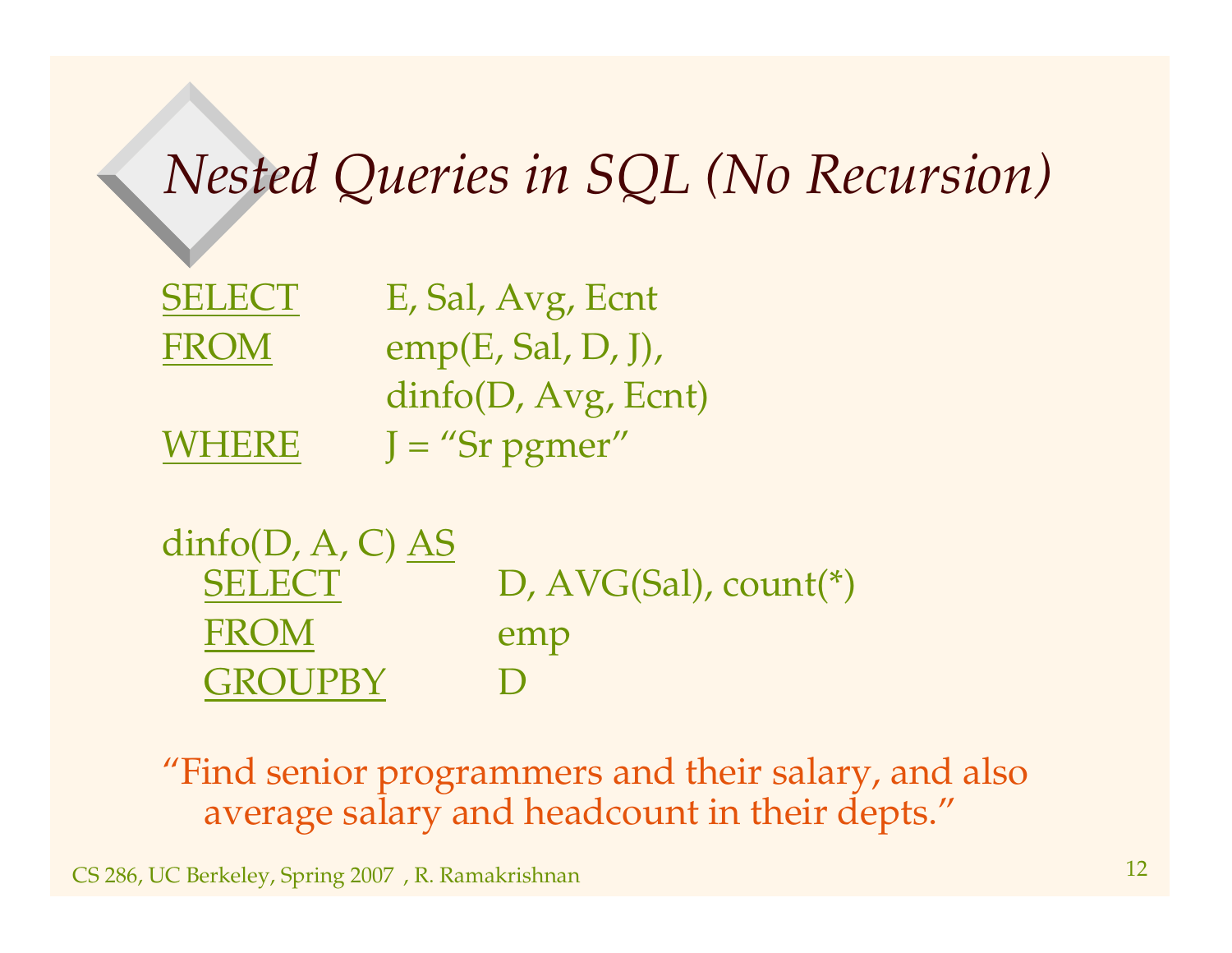## *Example – Datalog and Magic*

Datalog

Einfo(E, Sal, Avg, Ecnt) :- J="Sr pgmer", emp(E, Sal, D, J), dinfo(D, Avg, Ecnt). dinfo( $D$ ,  $A$ ,  $C$ ) :- ...

**◆ MAGIC** 

m \_ empfffb(J) :- J="Sr pgmer". m \_ dinfobff(D) :- { J <sup>=</sup> "Sr pgmer" }, m\_empfffb(J), emp(E, Sal, D, J).  $dinfo<sup>bf</sup>(D, A, C)$  :- m\_dinfo<sup>bff</sup>(D), ...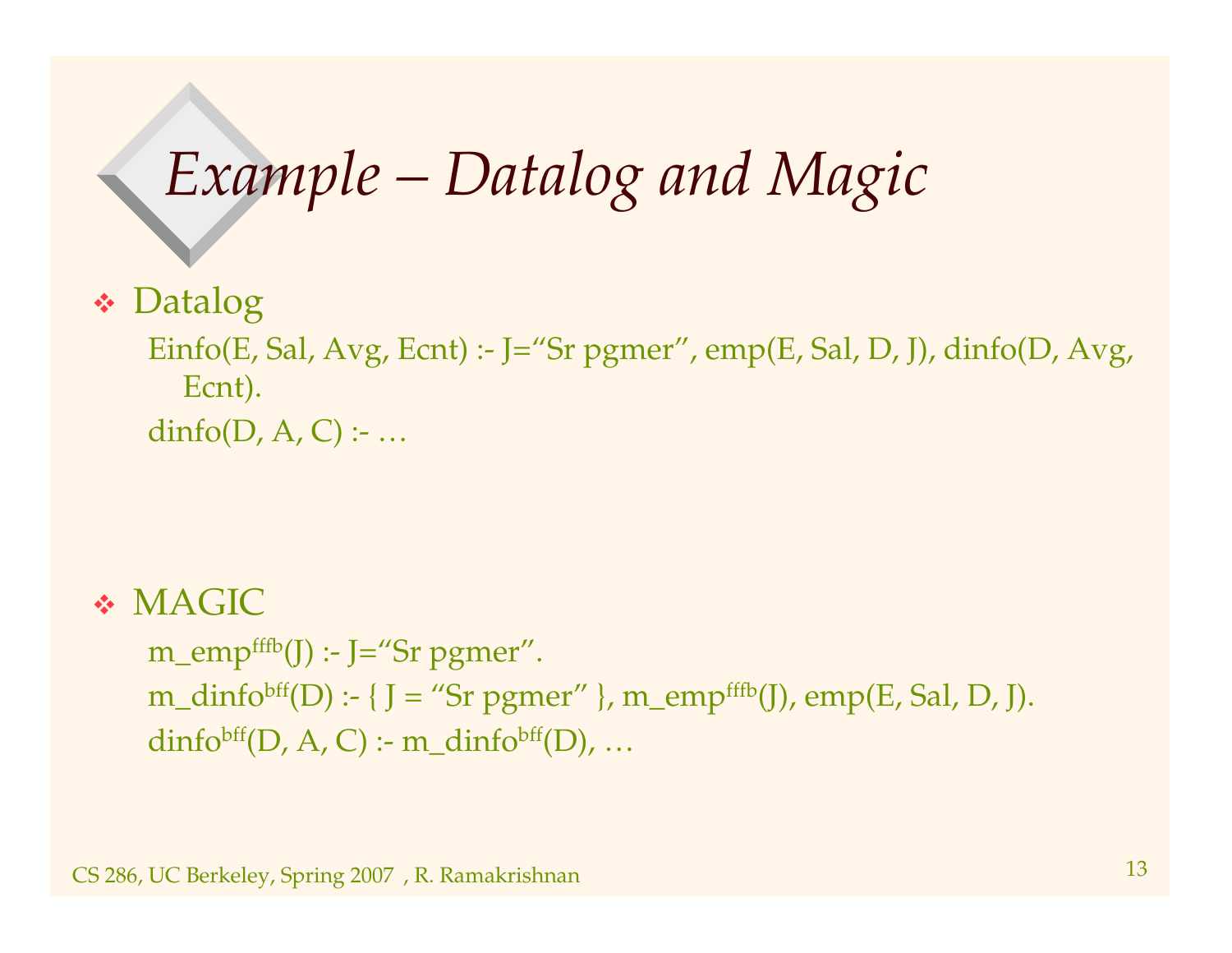## *Magic*

1.**Identifies subqueries** 

Idea: Use rules of the form:

If <…> is <sup>a</sup> (sub)query and also conditions <…> hold,

Then <…> are also subqueries.

#### 2. <u>Restricts computation</u>

Idea: Modify the view definition by joining with the table of queries. This join acts as <sup>a</sup> "Filter".

#### 3. Classify queries

Idea: Using "Adornments", or "Query forms". All queries of the form  $\text{p}^{\text{bf}}(\text{c},\text{y})$ ? are "MAGIC" tuples m\_p $^{\text{bf}}(\text{c})$ .

4. <u>Magic on subqueries</u>  $\qquad :: ..., p(x, y, z), q_1(y, u), q_2(z, y) ...$ 

Can use magic for  $\mathsf{q}_1$  subqueries:  $m_q(y) \text{ : } ... p(x, y, z).$  $q_1(x, y)$  :- m\_q<sub>1</sub>(x), ...  $\mathsf{q}_2$  subqueries handled some other way. So, suitable for rule-based optimizer.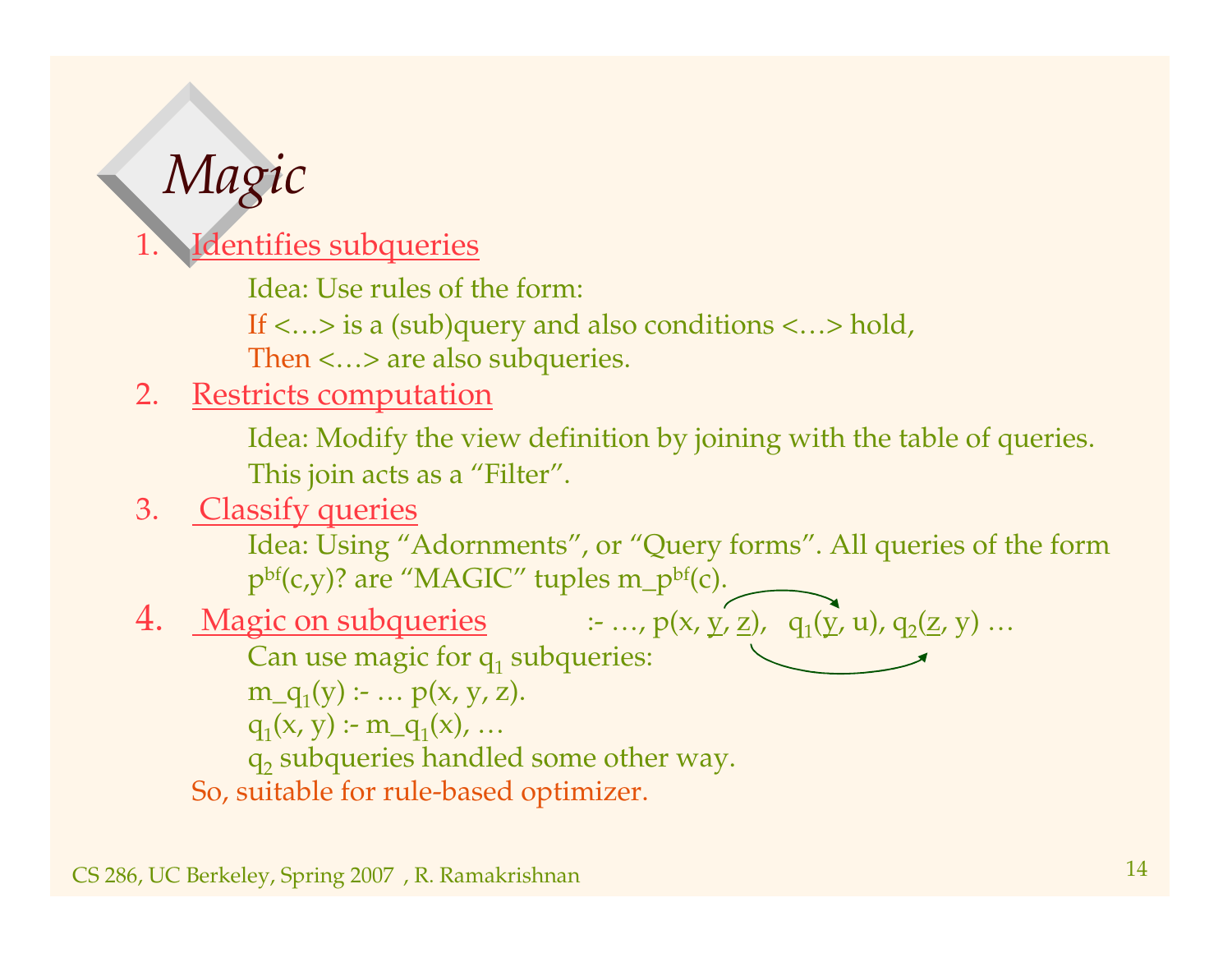### *Dealing with Subqueries – Other ways*

#### 嗪 CORRELATION

When <sup>a</sup> subquery is generated, compute all answers , then continue.

- Not (gasp!) set-oriented.
- Current DB solution. (DB2 etc.)

#### PROLOG

When <sup>a</sup> subquery is generated, compute one answer, then continue.

• May have to "BACKTRACK".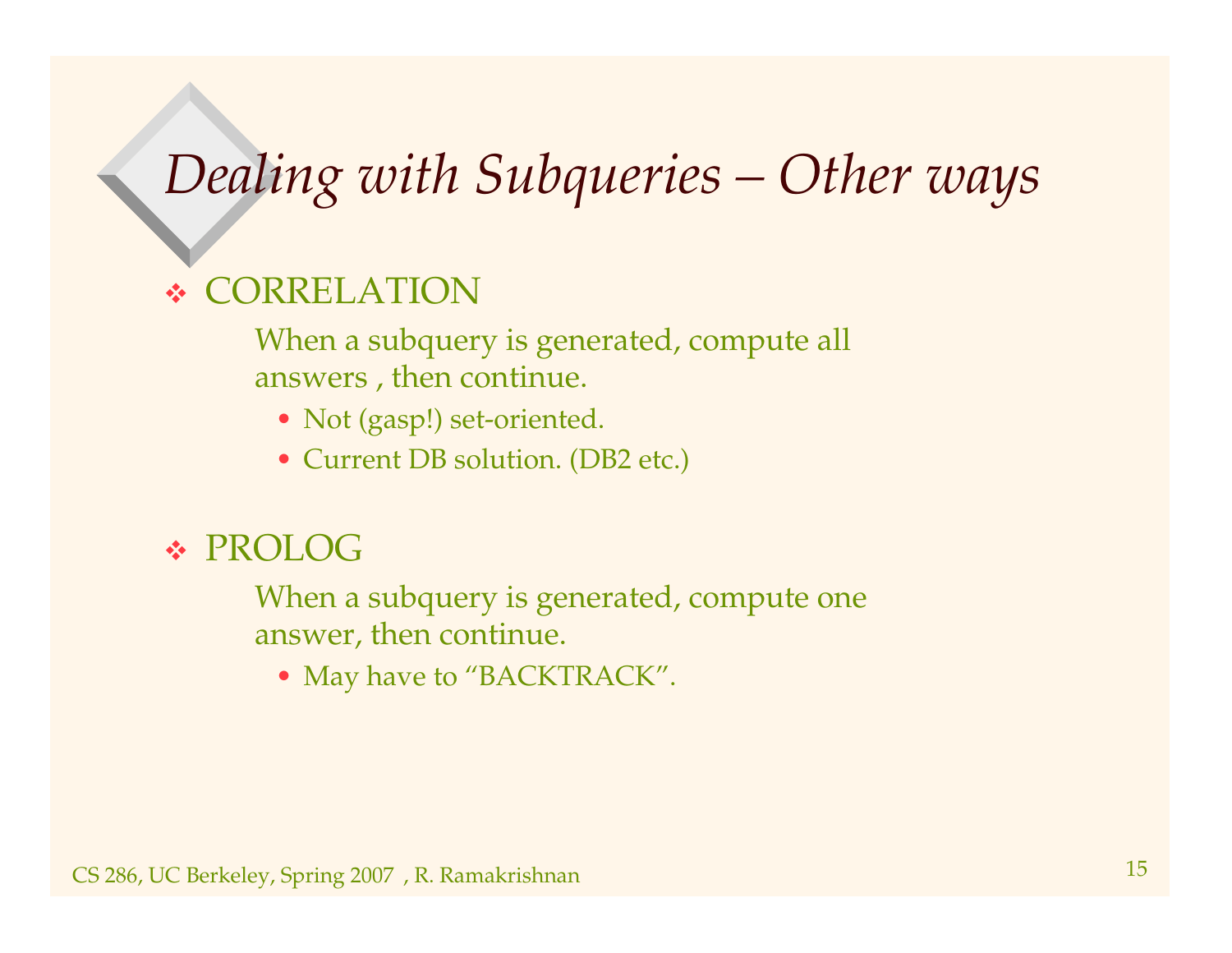### *Example – Recursion, Duplicates*

| <b>SELECT</b>  | $P, S, count(*)$  |
|----------------|-------------------|
| <b>FROM</b>    | contains $(P, S)$ |
| <b>GROUPBY</b> | [P, S]            |



"Find all subparts of <sup>a</sup> par<sup>t</sup> along with <sup>a</sup> count of how often the subpart is used."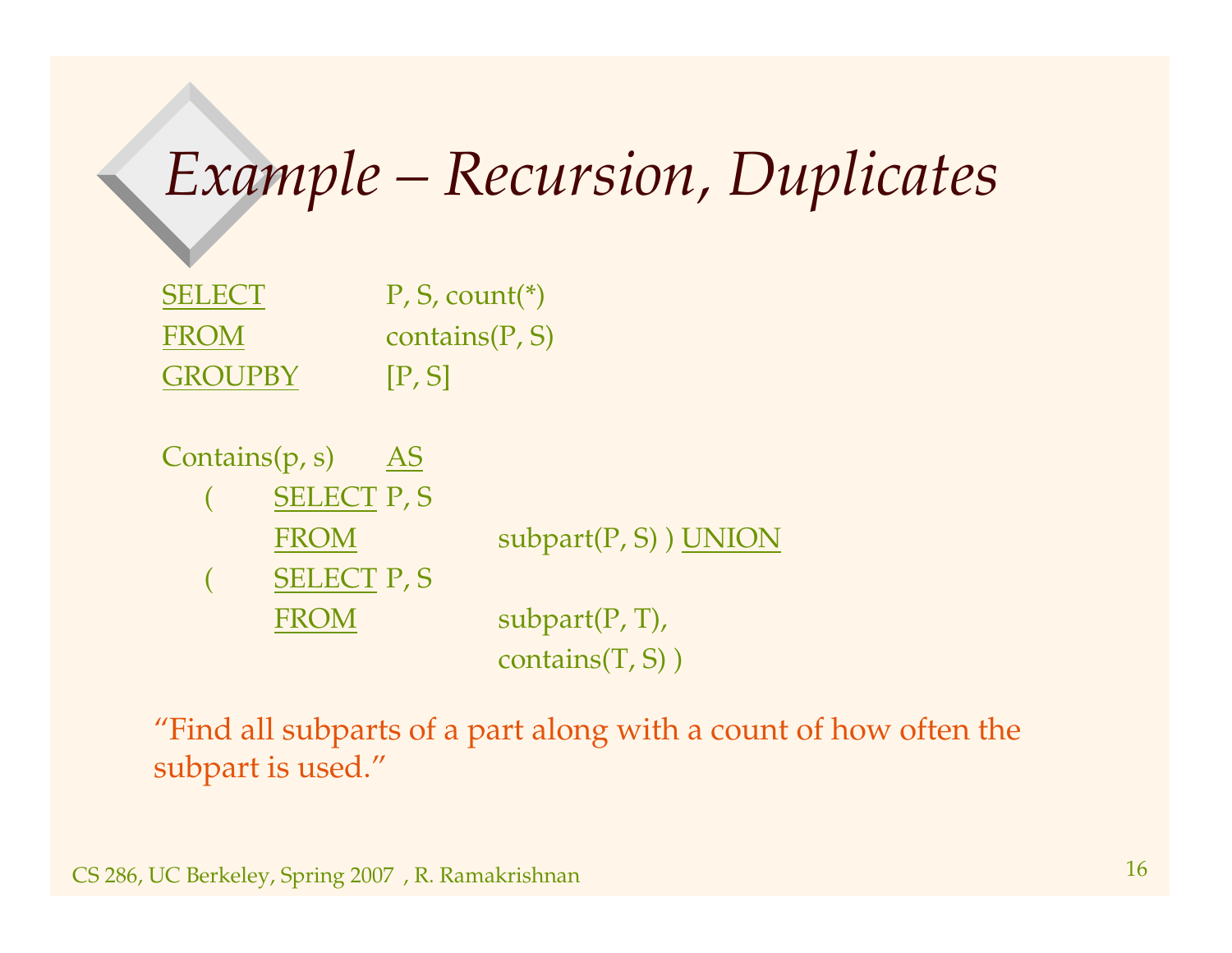# *Correlation*



For each senior programmer, the average salary of her/his department is computed.

- •Not set-oriented.
- •Possible redundancy.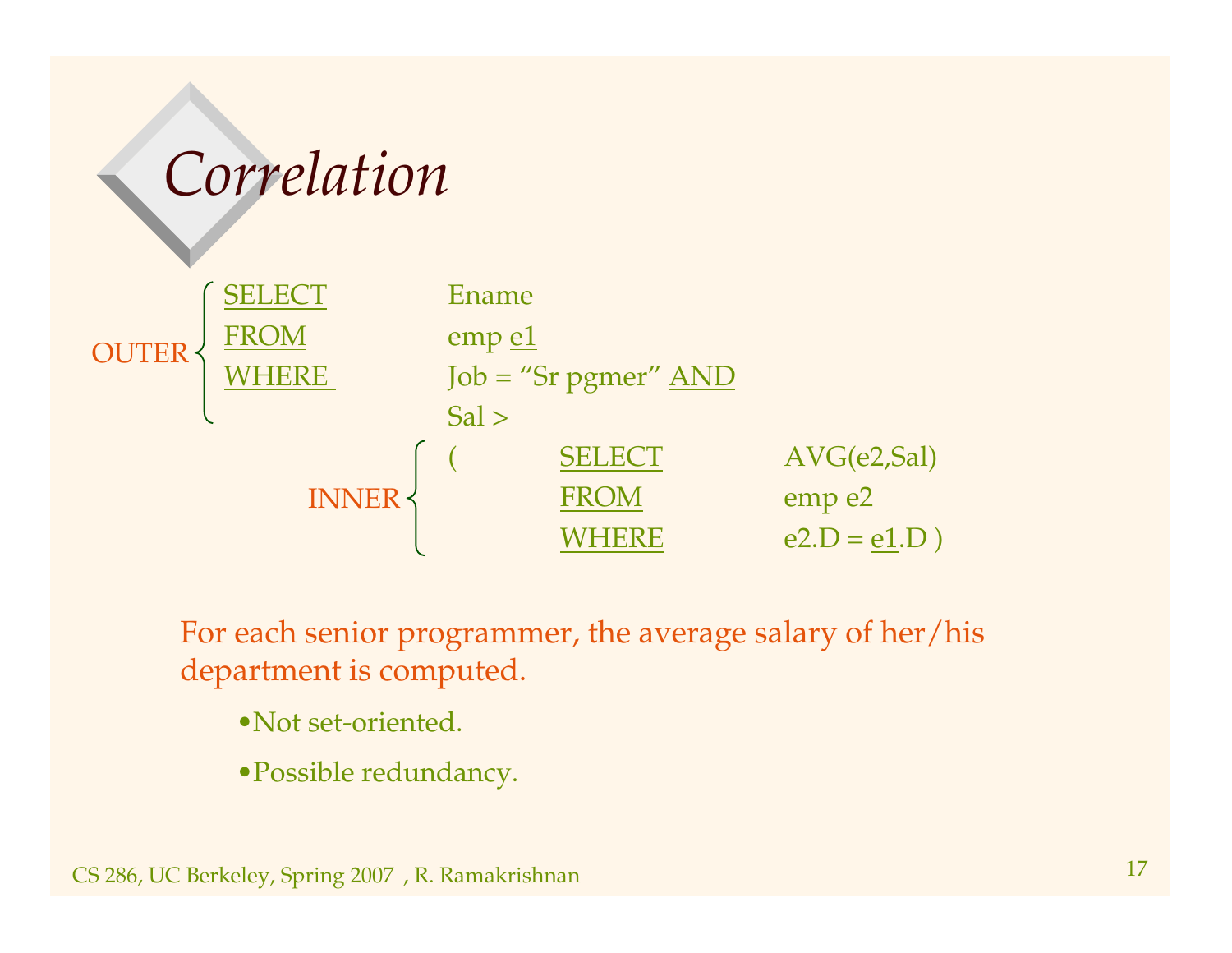### *Decorrelation*

| SELECT      |
|-------------|
| <b>FROM</b> |
| WHERE       |

 Ename emp, dep\_avgsal  $Job = "Sr$  *p*  $g$  *m*  $o$  *m*  $o$  *m*  $o$  *m m m m m m m m m m m m m m m m m m m m m m m m m m m*Sal > Asal AND**AND**  $emp.D = dep\_{avgsal.D}$ 

dep\_avgsal AS **SELECT** D, AVG(Sal) FROM emp GROUPBY D

- •Set-oriented, no redundancy.
- •But…, irrelevant computation.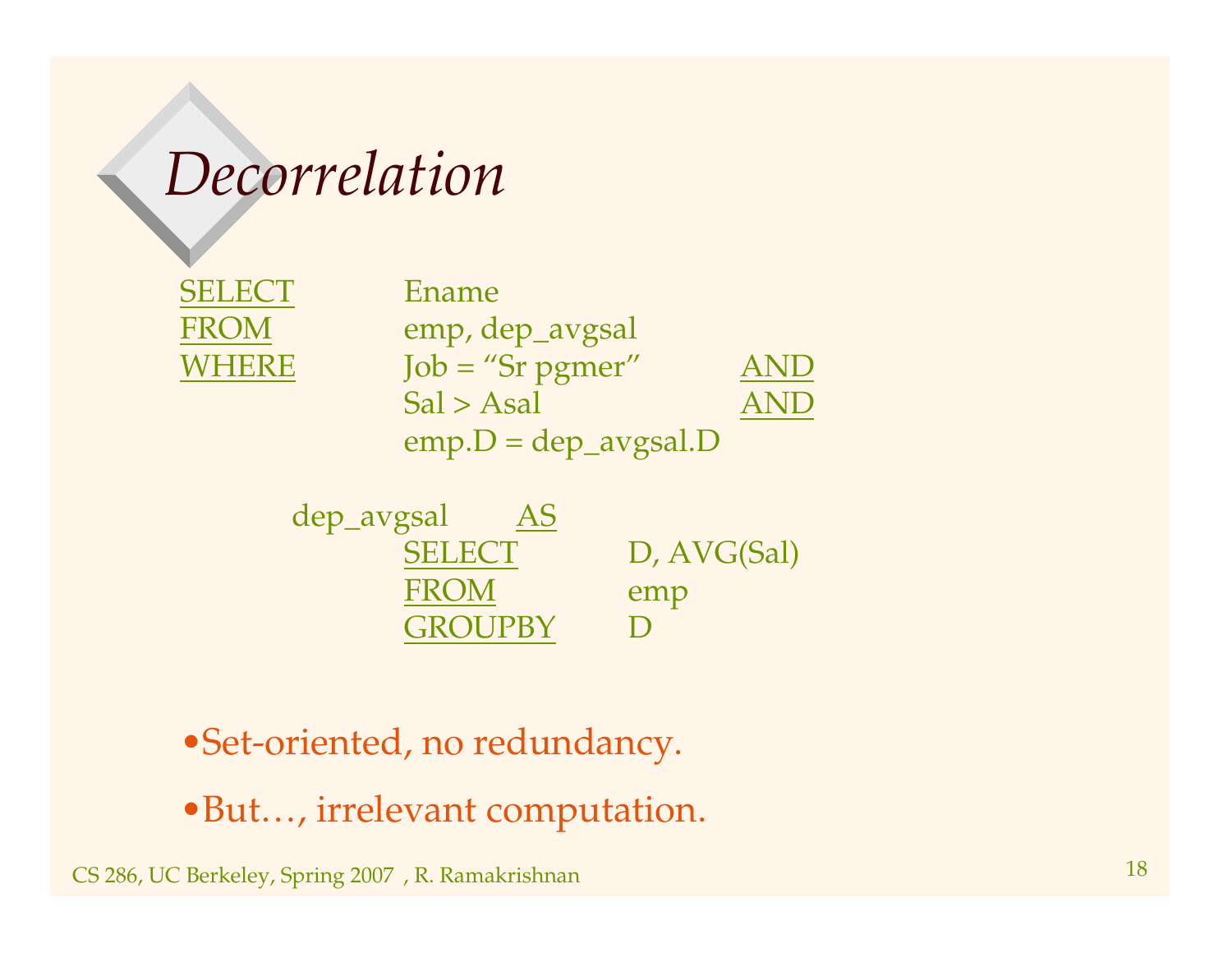| <b>I SELECT Ename</b>                       |  |
|---------------------------------------------|--|
| $Volal$ . Magic! WHERE Job = "Sr pgmer" AND |  |
|                                             |  |
| $Sal > Asal AND emp.D = dep_avgsal.D$       |  |

| msg(D)        | AS.                        |
|---------------|----------------------------|
| <b>SELECT</b> | <b>DISTINCT</b>            |
| <b>FROM</b>   | emp                        |
| WHERE         | $Job = "Sr$ <i>pg</i> mer" |

 $dep_{avgsal}(D, ASal)$  AS SELECT D, AVG(Sal) FROM THE STROME msg, emp **WHERE**  $msg.D = emp.D$ **GROUPY** D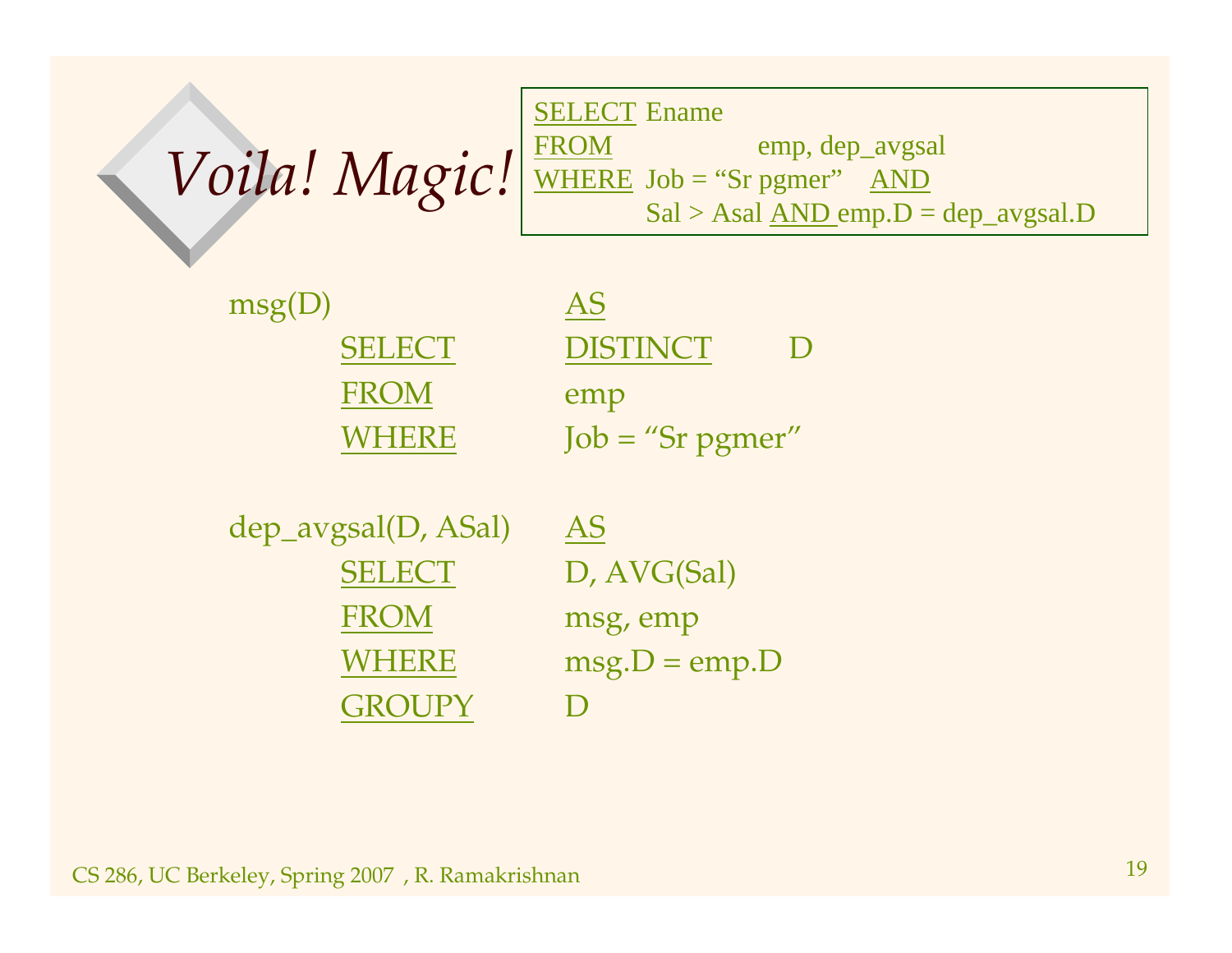### *From Datalog to SQL*

- Conditions
	- $X + Y > 10$
- Grouping and aggregation



- Multisets
	- If you don't remove duplicates. That is <sup>a</sup> feature!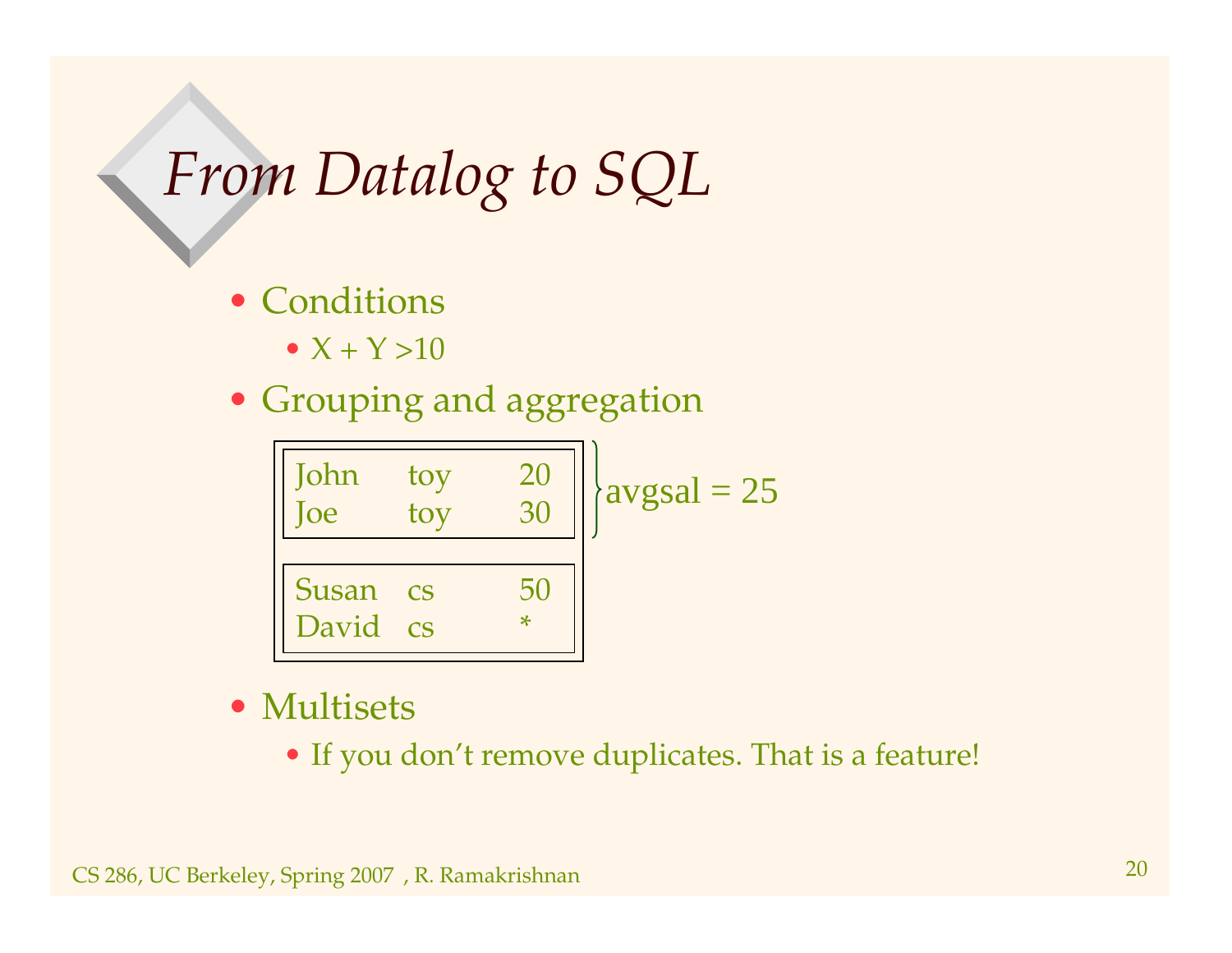## *Example- Conditions*

| <b>SELECT</b> | Ename, Mgr                 |            |                   |
|---------------|----------------------------|------------|-------------------|
| <b>FROM</b>   | emp, dept                  |            |                   |
| <b>WHERE</b>  | $Job = "Sr$ <i>pg</i> mer" | <b>AND</b> |                   |
|               | Sal > 50000                | AND        |                   |
|               | $emp.D = dept.D$           |            |                   |
|               |                            |            | <b>Cast Magic</b> |
|               |                            |            |                   |

m\_emp<sup>fbfb</sup>(Sal, Job) AS Job <sup>=</sup> "Sr Pgmer"AND Sal > 50000 WhatWhat really happens?

$$
\begin{array}{c}\n\sigma_{job='Sr\,Pgmer}.\text{emp} \\
\text{Sal}>50000\n\end{array}\n\quad \bowtie_{\text{D}=D} \text{ depth} \quad \text{``Grounding''}
$$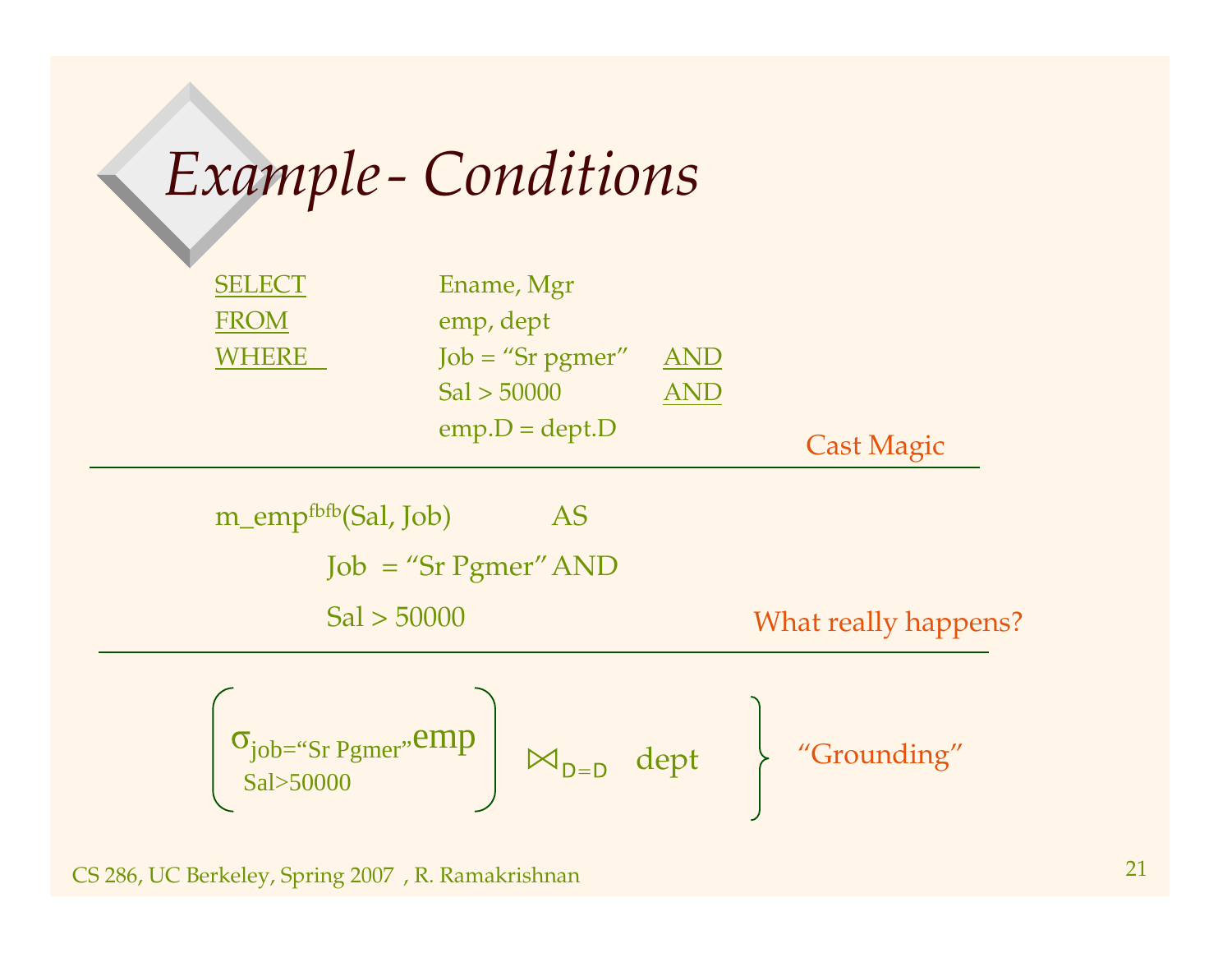# *Datalog to SQL: A summary*

#### Conditions

• Magic transformation is followed by some "GROUNDING" steps.

Multisets (Duplicates)

Semantics

• # copies of <sup>a</sup> tuple <sup>=</sup> # of derivations

**Operationally** 

• Just skip duplicate checks

Magic

• All "magic" tables are DISTINCT

Groupby, Aggregates

- Must check if restrictions (selections, conditions) can be "pushed down"
- With recursion, may need stratification.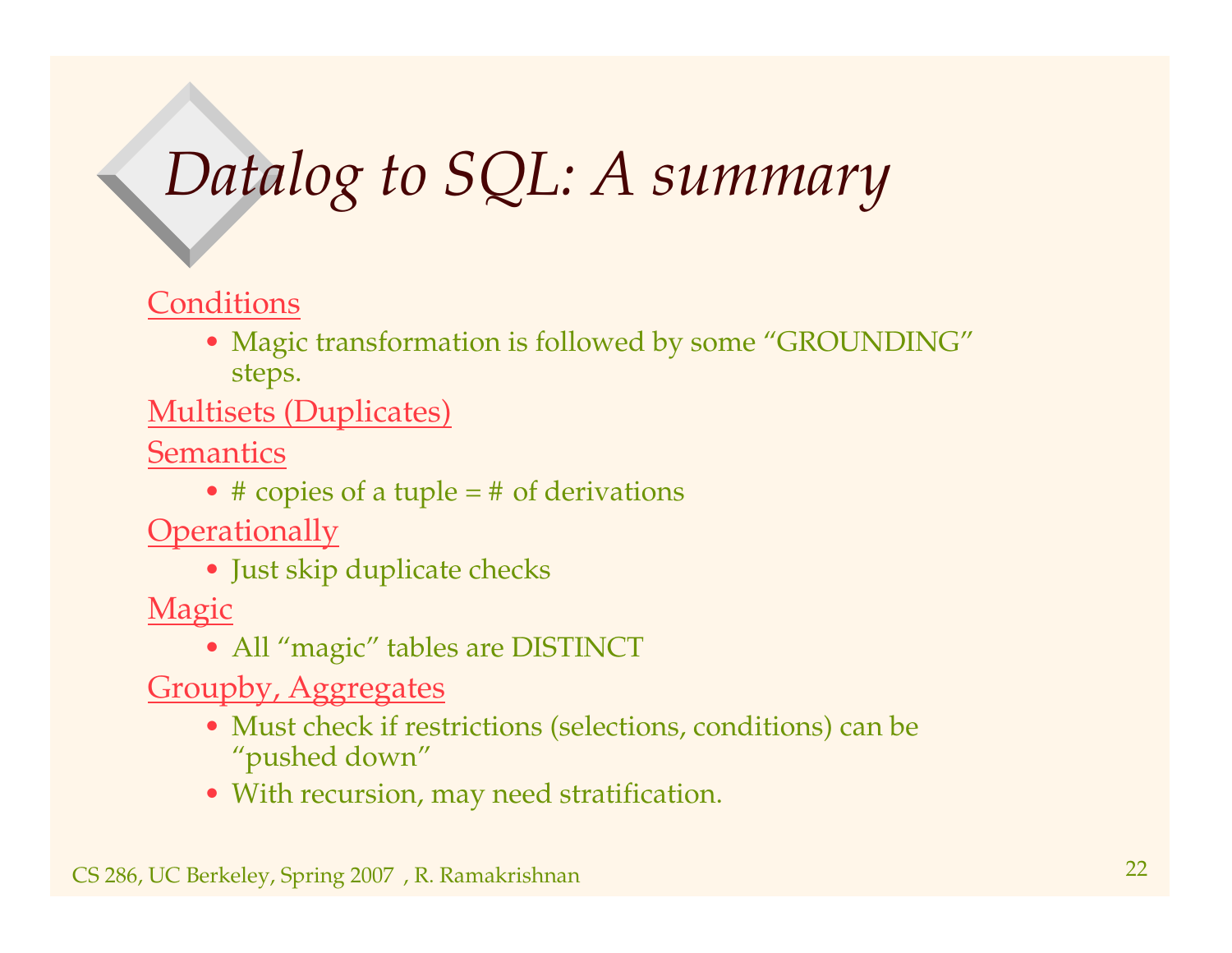# *Comparing Magic and Correlation*

#### We must consider three factors:

- 1.Binding propagation
- 2.Repeated work (duplicates)
- 3. Set-Orientation

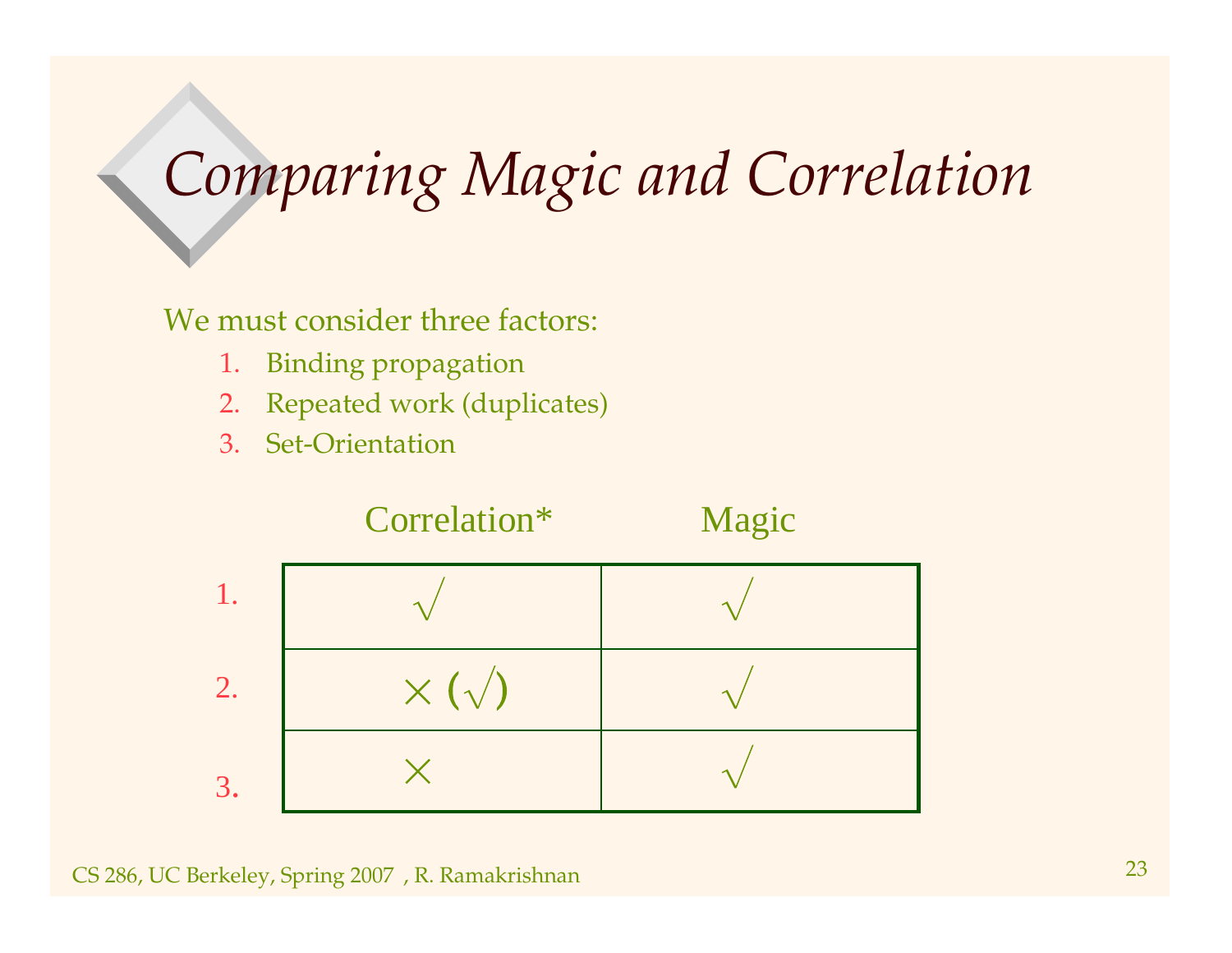# *Experiments*

Experiments run on DB V2R2 DBMS.

#### Benchmark DB

| Table | <b>Tuple Size</b> | #Tuples   | #Column | #4k Pages |
|-------|-------------------|-----------|---------|-----------|
| itm   | 34                | 170,000   |         | 1,850     |
| wkc   | 28                | 500       | 10      |           |
| Itl   | 78                | 2,550,000 | 13      | 57,980    |
| itp   | 43                | 339,440   | 14      | 4,250     |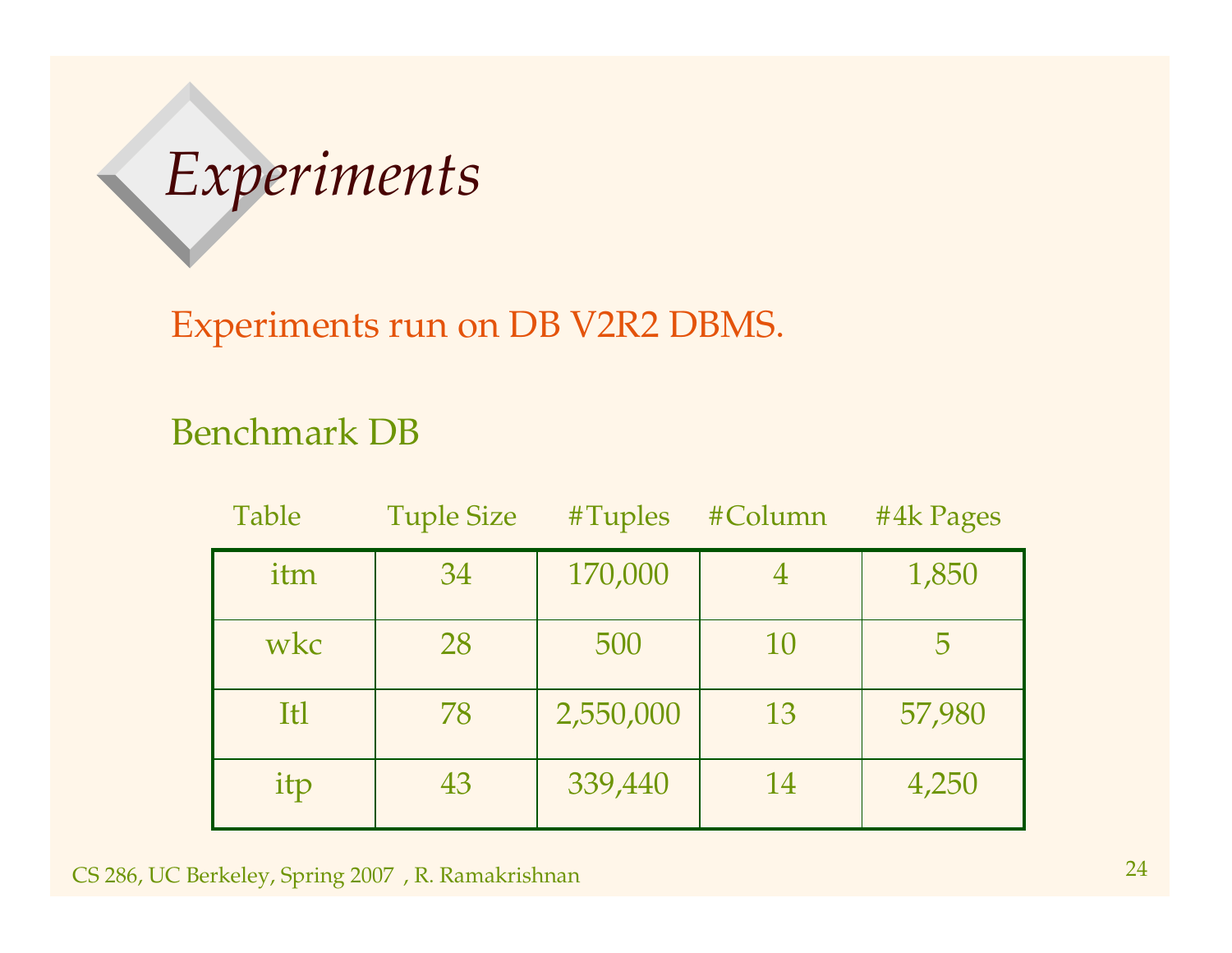## *Results*

#### Experiment 1

Binding propagation, no duplicates, set-orientation not significant.

#### Experiment 2

Binding set contains duplicates (~100), setorientation not significant.

| Query             | Time |      |
|-------------------|------|------|
| Original          | 100  | 100  |
| Correlated   0.40 |      | 0.06 |
| Magic             | 0.46 | 0.25 |

| Query      | Time |       |
|------------|------|-------|
| Original   | 100  | 100   |
| Correlated | 2.10 | 0.005 |
| Magic      | 0.25 | 0.069 |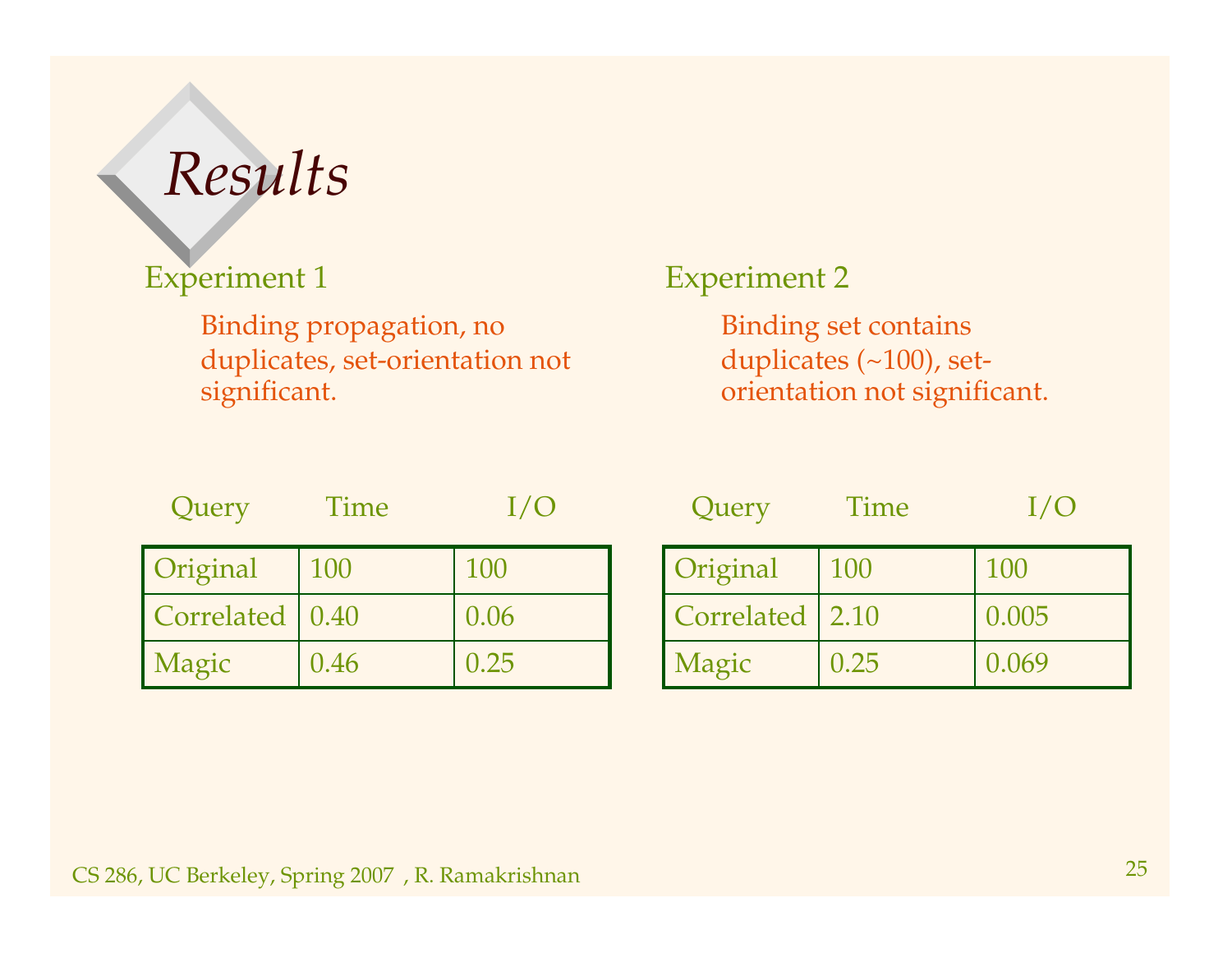### *Results – Cont.*

#### Experiment 3

Binding set has some duplicates, set-orientation is significant. (Bindings on nonindex column)

| <b>Query</b>     | Time |     |
|------------------|------|-----|
| Original         | 100  | 100 |
| Correlated   513 |      | 453 |
| Magic            | 55   | 46  |

b i n din g s

 $\overline{\phantom{a}}$  $\bigcirc$ 

| <b>q</b> 00 | Original          | 100 | 100  |
|-------------|-------------------|-----|------|
| Ē.          | Correlated   5136 |     | 4526 |
| din         | Magic             |     |      |
|             |                   |     |      |

#### CS 286, UC Berkeley, Spring <sup>2007</sup> , R. Ramakrishnan <sup>26</sup>

#### Experiment 4

Variant of experiments 3 with more expensive subquery. (10 binding).

| Query             | Time |      |
|-------------------|------|------|
| Original          | 100  | 100  |
| Correlated   52.5 |      | 22.7 |
|                   |      |      |

Magic 8.6 5.2